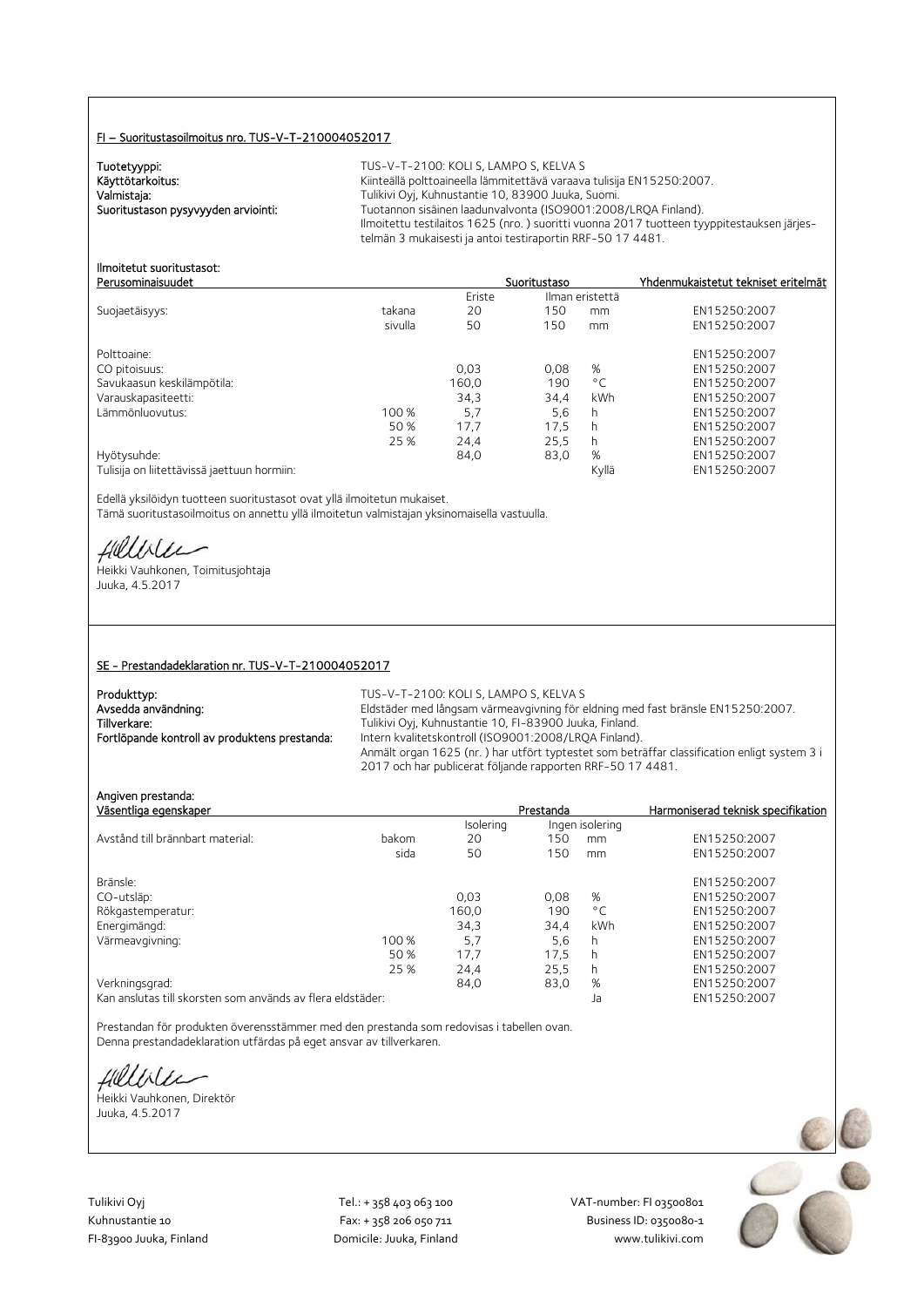# EN - Declaration of Performance nr. TUS-V-T-210004052017

| Product type:                             | TU  |
|-------------------------------------------|-----|
| Intended use:                             | Slo |
| Manufacturer:                             | Tul |
| Verification of constancy of performance: | Int |
|                                           | тh, |

S-V-T-2100: KOLI S, LAMPO S, KELVA S Interded use: Slow heat release appliance fired by solid fuel EN15250:2007. likivi Oyj, Kuhnustantie 10, FI-83900 Juuka, Finland. mary of final quality control (ISO9001:2008/LRQA Finland). The notified laboratory 1625 (nr. ) performed the determination of the product type on the basis of type testing under system 3 in the year 2017 and issued test report RRF-50 17 4481.

# Declared performance:<br>Essential Characteristics

| <b>Essential Characteristics</b>   |       |            | Performance |                    | Harmonized technical specification |
|------------------------------------|-------|------------|-------------|--------------------|------------------------------------|
|                                    |       | Insulation |             | Without insulation |                                    |
| Distance to combustible materials: | rear  | 20         | 150         | mm                 | EN15250:2007                       |
|                                    | sides | 50         | 150         | mm                 | EN15250:2007                       |
| Fuel types:                        |       |            |             |                    | EN15250:2007                       |
| CO emissions:                      |       | 0,03       | 0.08        | %                  | EN15250:2007                       |
| Max. flue gas temperature:         |       | 160.0      | 190         | $^{\circ}$ C       | EN15250:2007                       |
| Thermal storage capacity:          |       | 34.3       | 34.4        | <b>kWh</b>         | EN15250:2007                       |
| Heat output:                       | 100 % | 5,7        | 5,6         | h                  | EN15250:2007                       |
|                                    | 50 %  | 17,7       | 17.5        | h                  | EN15250:2007                       |
|                                    | 25 %  | 24,4       | 25.5        | h                  | EN15250:2007                       |
| Energy efficiency:                 |       | 84.0       | 83,0        | %                  | EN15250:2007                       |
|                                    |       |            |             |                    |                                    |

Connection of multiple fireplaces on shared flue pipe possible: Yes EN15250:2007

The performance of the product is in conformity with the above declared performance. This declaration of performance is issued under the sole responsibility of the manufacturer.

HUULLEE<br>Heikki Vauhkonen, Managing Director

Juuka, 4.5.2017

## DE – Leistungserklärung Nr. TUS-V-T-210004052017

| Produkttyp:                             | TUS-V-T-2100: KOLI S, LAMPO S, KELVA S                                                                                                                     |
|-----------------------------------------|------------------------------------------------------------------------------------------------------------------------------------------------------------|
| Vorgesehener Verwendungszweck:          | Speicherfeuerstätte für feste Brennstoffe EN15250:2007.                                                                                                    |
| Hersteller:                             | Tulikivi Oyj, Kuhnustantie 10, FI-83900 Juuka, Finnland.                                                                                                   |
| Überprüfung der Leistungsbeständigkeit: | Interne Qualitätskontrolle (ISO9001:2008/LROA Finnland).                                                                                                   |
|                                         | Die notifizierte Stelle 1625 (Nr.) hat die Typprüfung nach dem System 3 im Jahr 2017<br>durchgeführt und folgenden Testreport ausgestellt: RRF-50 17 4481. |

# Erklärte Leistung:

|                                                            | Leistuna |              | Harmonisierte technische Spezifikation |
|------------------------------------------------------------|----------|--------------|----------------------------------------|
|                                                            |          |              |                                        |
| 20                                                         | 150      | mm           | EN15250:2007                           |
| 50                                                         | 150      | mm           | EN15250:2007                           |
|                                                            |          |              | EN15250:2007                           |
| 0.03                                                       | 0.08     | %            | EN15250:2007                           |
| 160,0                                                      | 190      | $^{\circ}$ C | EN15250:2007                           |
| 34.3                                                       | 34.4     | kWh          | EN15250:2007                           |
| 5.7                                                        | 5,6      | h            | EN15250:2007                           |
| 17,7                                                       | 17,5     | h            | EN15250:2007                           |
| 24,4                                                       | 25,5     | h            | EN15250:2007                           |
| 84.0                                                       | 83,0     | %            | EN15250:2007                           |
| Für Mehrfachbelegung auf gemeinsamen Schornstein geeignet: |          | Ja           | EN15250:2007                           |
|                                                            |          | Isolierung   | Keine Isolierung                       |

Die Leistung des Produkts entspricht der oben erklärten Leistung. Verantwortlich für die Erstellung dieser Leistungserklärung ist allein der Hersteller.

fillblu

Heikki Vauhkonen, Geschäftsleiter Juuka, 4.5.2017



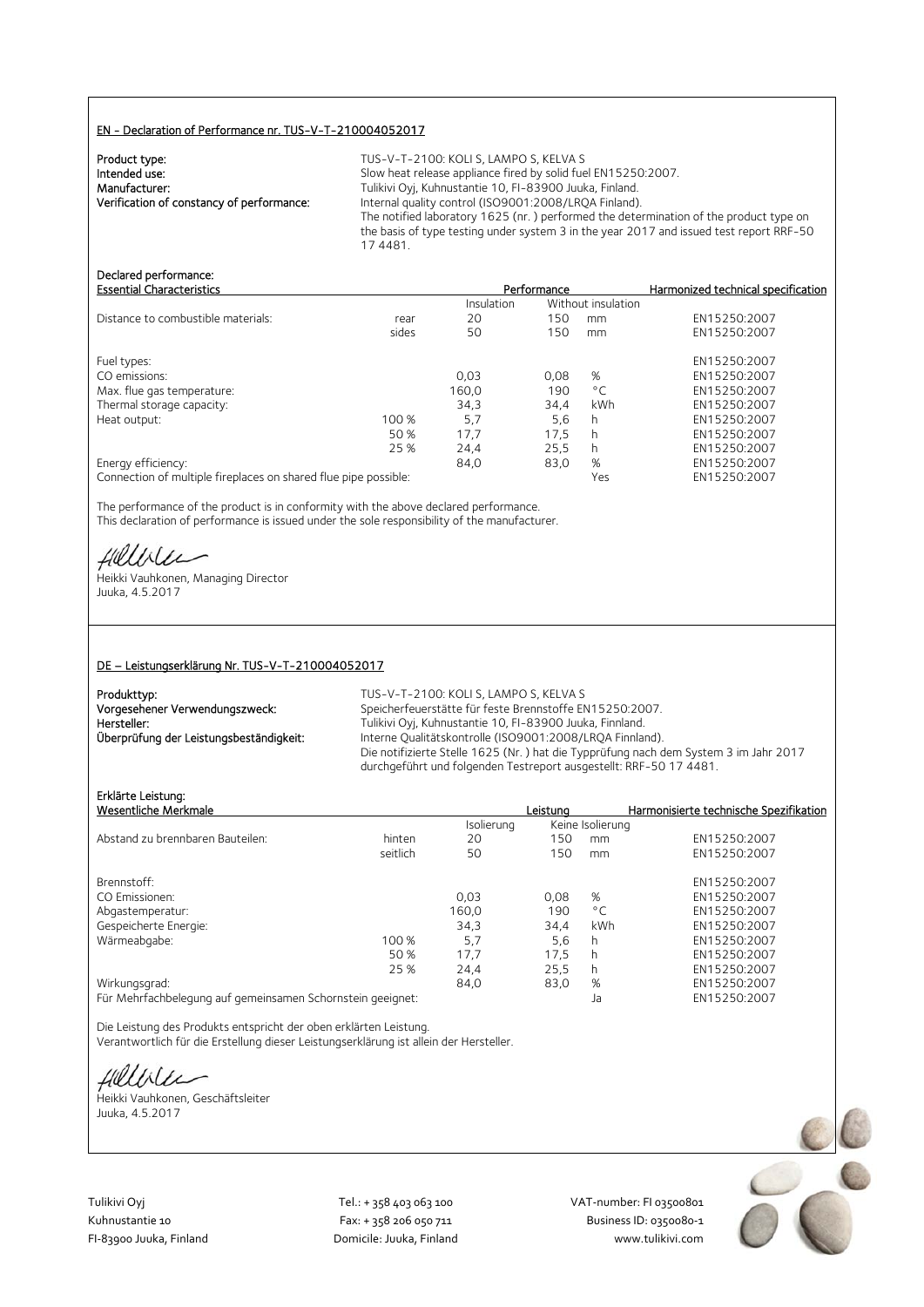# FR - Déclaration des performances no. TUS-V-T-210004052017

| Type de produit:                             | TUS-V-T-2100: KOLI S. LAMPO S. KELVA S                                                        |
|----------------------------------------------|-----------------------------------------------------------------------------------------------|
| Usage prévu:                                 | Poêle-cheminée à accumulation de chaleur faisant appel à un combustible EN15250:2007.         |
| Fabricant:                                   | Tulikivi Oyj, Kuhnustantie 10, FI-83900 Juuka, Finlande.                                      |
| Evaluation de la stabilité des performances: | Contrôle de qualité interne (ISO9001:2008/LROA Finlande).                                     |
|                                              | Le laboratoire d'essais notifié 1625 (no.) a effectué la détermination du produit type sur la |
|                                              | base d'essais de type système 3 en 2017 et a issu le rapport de test RRF-50 17 4481.          |

| Caractéristiques essentielles                                                           |         |           | Performances |                 | Spécifications techniques harmonisées |
|-----------------------------------------------------------------------------------------|---------|-----------|--------------|-----------------|---------------------------------------|
|                                                                                         |         | Isolation |              | Pas d'isolation |                                       |
| Distance aux éléments structurels inflammables:                                         | arrière | 20        | 150          | mm              | EN15250:2007                          |
|                                                                                         | côtés   | 50        | 150          | mm              | EN15250:2007                          |
| Combustible:                                                                            |         |           |              |                 | EN15250:2007                          |
| Émissions de CO:                                                                        |         | 0.03      | 0.08         | %               | EN15250:2007                          |
| Température des gaz évacués:                                                            |         | 160.0     | 190          | $^{\circ}$ C    | EN15250:2007                          |
| Energie stockée:                                                                        |         | 34,3      | 34.4         | kWh             | EN15250:2007                          |
| Restitution thermique:                                                                  | 100 %   | 5,7       | 5,6          | h               | EN15250:2007                          |
|                                                                                         | 50 %    | 17.7      | 17.5         | h               | EN15250:2007                          |
|                                                                                         | 25 %    | 24.4      | 25.5         | h               | EN15250:2007                          |
| Rendement:                                                                              |         | 84.0      | 83,0         | %               | EN15250:2007                          |
| Raccordement possible à une cheminée s'utilisant pour plusieurs appareils de chauffage: |         |           | Oui          |                 | EN15250:2007                          |

Les performances du produit sont conformes aux performances déclarées indiquées en haut. La présente déclaration des performances est établie sous la seule responsabilité du fabricant.

Hillble

Performances déclarées:

Heikki Vauhkonen, Directeur Général Juuka, 4.5.2017

#### NL - Prestatieverklaring nr. TUS-V-T-210004052017

| Producttype:                               |
|--------------------------------------------|
| Beoogd gebruik:                            |
| Fabrikant:                                 |
| Verificatie van de prestatiebestendigheid: |

TUS-V-T-2100: KOLI S, LAMPO S, KELVA S Accumulerende toestelle gestookt met vaste brandstof EN15250:2007. Fabrikant: Tulikivi Oyj, Kuhnustantie 10, FI-83900 Juuka, Finland. Interne kwaliteitscontrole (ISO9001:2008/LRQA Finland). De genotificeerde testlaboratorium 1625 (nr. ) heeft de typetest uitgevoerd op basis van testen uitgevoerd volgens systeem 3 in 2017 met testverslag RRF-50 17 4481 als resultaat.

# Aangegeven prestatie:

| Essentiële kenmerken                    |            |          | <b>Prestaties</b> |               | Geharmoniseerde technische specificatie |
|-----------------------------------------|------------|----------|-------------------|---------------|-----------------------------------------|
|                                         |            | Isolatie |                   | Geen isolatie |                                         |
| Afstand tot brandbare constructiedelen: | achterkant | 20       | 150               | mm            | EN15250:2007                            |
|                                         | zijkant    | 50       | 150               | mm            | EN15250:2007                            |
| Brandstof:                              |            |          |                   |               | EN15250:2007                            |
| CO-emissies:                            |            | 0.03     | 0.08              | %             | EN15250:2007                            |
| Rookgastemperatuur:                     |            | 160.0    | 190               | $^{\circ}$ C  | EN15250:2007                            |
| Hoeveelheid energie:                    |            | 34,3     | 34.4              | kWh           | EN15250:2007                            |
| Warmteafgifte:                          | 100 %      | 5.7      | 5,6               | h             | EN15250:2007                            |
|                                         | 50 %       | 17.7     | 17.5              | h             | EN15250:2007                            |
|                                         | 25 %       | 24.4     | 25.5              | h             | EN15250:2007                            |
| Rendement:                              |            | 84.0     | 83.0              | %             | EN15250:2007                            |
|                                         |            |          |                   |               |                                         |

Kan worden aangesloten op een door meerdere verwarmingstoestellen gebruikt rookkanaal: Ja EN15250:2007

De prestaties van het product voldoen aan de hierboven vermelde prestatieverklaringen. Deze prestatieverklaring is verstrekt onder de exclusieve verantwoordelijkheid van de fabrikant.

Hillble

Heikki Vauhkonen, Directeur Juuka, 4.5.2017

Tulikivi Oyj Tel.: + 358 403 063 100 VAT‐number: FI 03500801

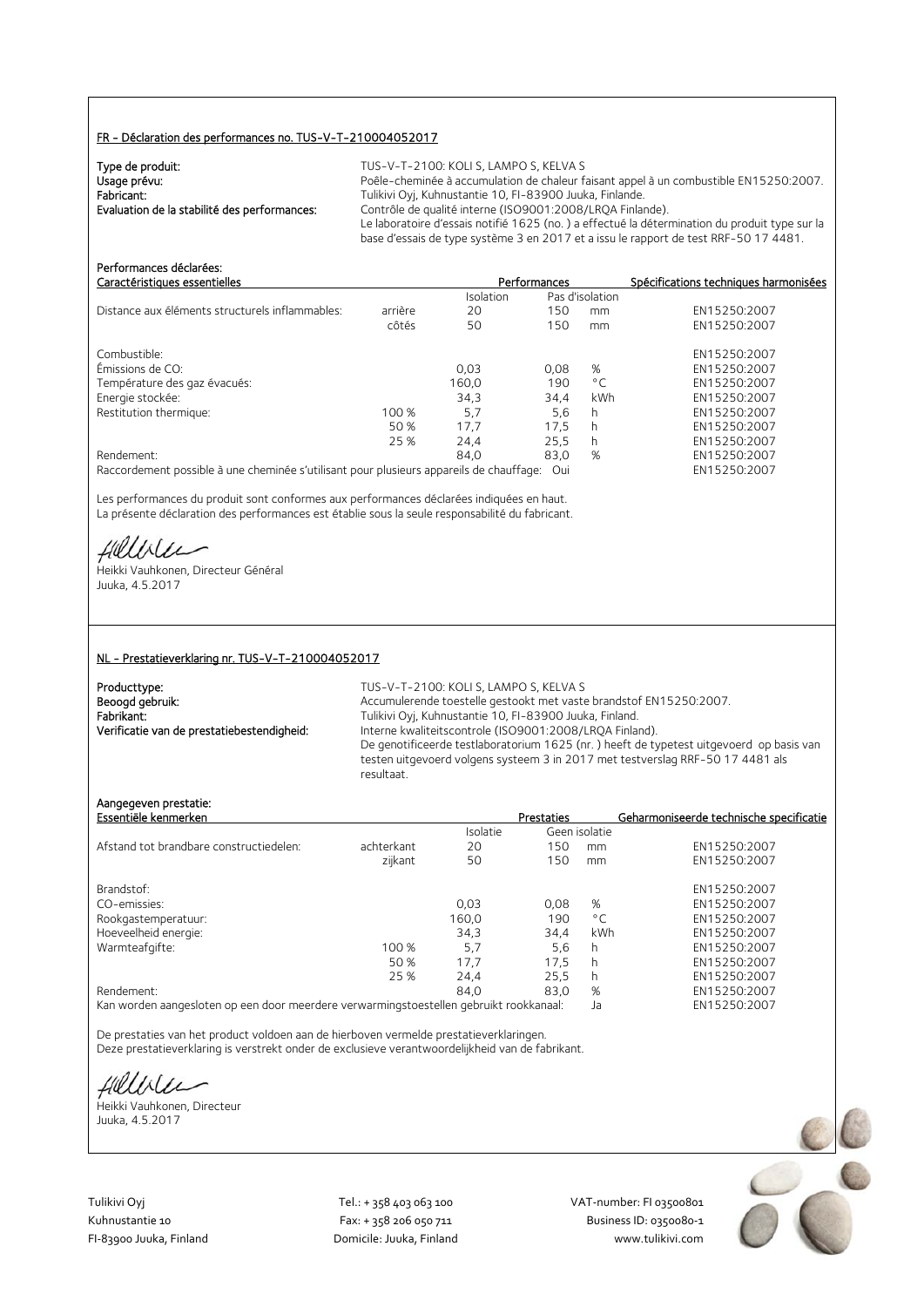# IT - Dichiarazione di prestazione nro. TUS-V-T-210004052017

| Prodotto - tipo:                                | TUS-V-T-2100: KOLI S, LAMPO S, KELVA S                                                                                                                            |
|-------------------------------------------------|-------------------------------------------------------------------------------------------------------------------------------------------------------------------|
| Uso previsto:                                   | Apparecchi domestici a lento rilascio di calore alimentati a combustibili EN15250:2007.                                                                           |
| Fabbricante:                                    | Tulikivi Oyi, Kuhnustantie 10, FI-83900 Juuka, Finlandia.                                                                                                         |
| Verificazione della costanza della prestazione: | Controllo di qualità interno (ISO9001:2008/LROA Finlandia).                                                                                                       |
|                                                 | L'organismo notificato 1625 (nro.) ha effettuato le prove di tipo secondo il sistema 3 nel<br>2017 e ha rilasciato la sequente rapporto di prova: RRF-50 17 4481. |

| Prestazione dichiarata:<br>Caratteristiche essenziali                                           |       |            | Prestazione |                   | Documento di riferimento |
|-------------------------------------------------------------------------------------------------|-------|------------|-------------|-------------------|--------------------------|
|                                                                                                 |       | Isolamento |             | Nessun isolamento |                          |
| Distanza dei materiali infiammabili:                                                            | retro | 20         | 150         | mm                | EN15250:2007             |
|                                                                                                 | lato  | 50         | 150         | mm                | EN15250:2007             |
| Combustibile:                                                                                   |       |            |             |                   | EN15250:2007             |
| Emissioni CO:                                                                                   |       | 0.03       | 0.08        | %                 | EN15250:2007             |
| Temperatura dei gas in uscita:                                                                  |       | 160.0      | 190         | $^{\circ}$ C      | EN15250:2007             |
| Energia accumulata:                                                                             |       | 34,3       | 34.4        | kWh               | EN15250:2007             |
| Rilascio del calore:                                                                            | 100%  | 5.7        | 5,6         | h                 | EN15250:2007             |
|                                                                                                 | 50%   | 17.7       | 17.5        | h                 | EN15250:2007             |
|                                                                                                 | 25%   | 24.4       | 25.5        | h.                | EN15250:2007             |
| Rendimento:                                                                                     |       | 84.0       | 83.0        | %                 | EN15250:2007             |
| Adatta per essere collegata a una canna fumaria utilizzata da vari apparecchi di riscaldamento: |       |            |             | Si                | EN15250:2007             |

La prestazione del prodotto conforme alla prestazione dichiarata sopra. Si rilascia la presente dichiarazione di prestazione sotto la responsabilità esclusiva del fabbricante.

Hillbler

Heikki Vauhkonen, Direttore Juuka, 4.5.2017

## ET - Toimivusdeklaratsioon nr. TUS-V-T-210004052017

| Tootetüüp:<br>Ettenähtud kasutusotstarve: | TUS-V-T-2100: KOLI S, LAMPO S, KELVA S<br>Tahke kütusega köetav soojustsalvestav küttekolle EN15250:2007.                                                                                                  |
|-------------------------------------------|------------------------------------------------------------------------------------------------------------------------------------------------------------------------------------------------------------|
| Tootja:                                   | Tulikivi Oyj, Kuhnustantie 10, FI-83900 Juuka, Soome.                                                                                                                                                      |
| Toimivuse püsivuse kontrollimise süsteem: | Sisemine kvaliteedikontroll (ISO9001:2008/LROA Soome).<br>Teavitatud asutus 1625 (nr.) on juhatanud tüübihindamine pärast süsteemi 3 aastal 2017<br>a on välja andnud järgmise testraporti RRF-50 17 4481. |

# Deklareeritud toimivus:

| Põhiomadused                                     |        | Toimivus       |      | Ühtlustatud tehniline kirieldus |              |
|--------------------------------------------------|--------|----------------|------|---------------------------------|--------------|
|                                                  |        | Isolatsiooniga |      | Isolatsioonita                  |              |
| Kaugus põlevast materjalist konstruktsioonidest: | taqa   | 20             | 150  | mm                              | EN15250:2007 |
|                                                  | kõrval | 50             | 150  | mm                              | EN15250:2007 |
| Kütus:                                           |        |                |      |                                 | EN15250:2007 |
| Põlemissaaduste CO sisaldus:                     |        | 0.03           | 0.08 | %                               | EN15250:2007 |
| Väljuva gaasi temperatuur:                       |        | 160.0          | 190  | $^{\circ}$ C                    | EN15250:2007 |
| Salvestatud energiahulk:                         |        | 34,3           | 34.4 | kWh                             | EN15250:2007 |
| Soojuse eraldumine:                              | 100%   | 5.7            | 5.6  | h                               | EN15250:2007 |
|                                                  | 50%    | 17,7           | 17,5 | h                               | EN15250:2007 |
|                                                  | 25%    | 24,4           | 25,5 | h                               | EN15250:2007 |
| Kasutegur:                                       |        | 84.0           | 83,0 | %                               | EN15250:2007 |
|                                                  |        |                |      |                                 |              |

Sobib ühendamiseks mitme küttekolde poolt kasutatava korstnalõõriga: Ja EN15250:2007

Toote toimivus on kooskõlas ülalosutatud deklareeritud toimivusega. Käesolev toimivusdeklaratsioon on välja antud tootja ainuvastutusel.

fillbile

Heikki Vauhkonen, Tegevdirektor Juuka, 4.5.2017

Tulikivi Oyj Tel.: + 358 403 063 100 VAT‐number: FI 03500801

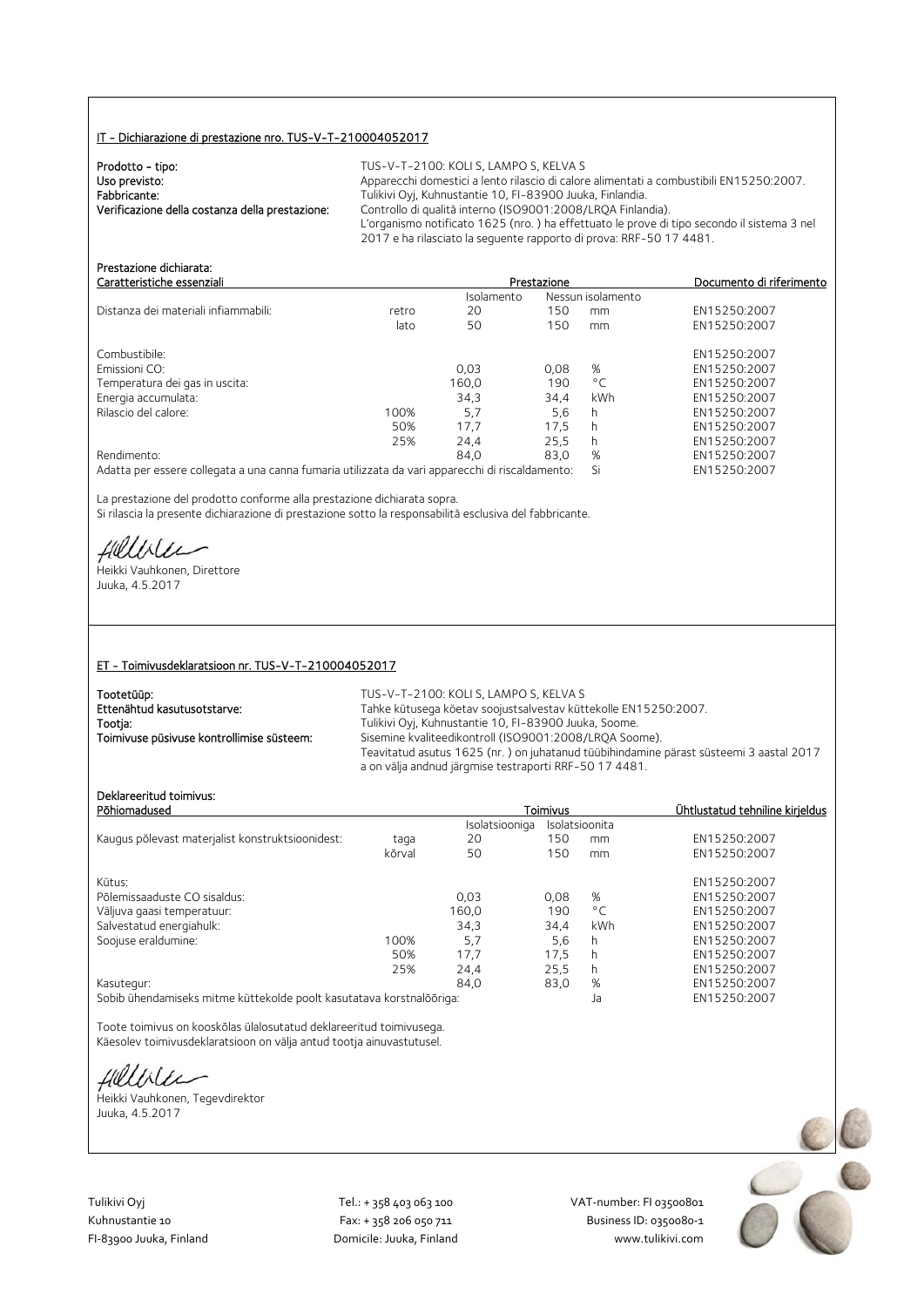# LT - Eksploatacini**ų** savybi**ų** deklaracij**ą** nr. TUS-V-T-210004052017

| Produkto tipas:                                   | TUS-V-T-2100: KOLI S. LAMPO S. KELVA S                                                     |
|---------------------------------------------------|--------------------------------------------------------------------------------------------|
|                                                   |                                                                                            |
| Paskirtis:                                        | Lėtai šilumą išskiriantys kietuoju kuru kūrenami buitiniai šildytuvai EN15250:2007.        |
| Gamintojas:                                       | Tulikivi Oyj, Kuhnustantie 10, FI-83900 Juuka, Suomija.                                    |
| Nuolatinis eksploatacinių savybių sertifikavimas: | Vidaus kokybės kontrolės (ISO9001:2008/LROA Suomija).                                      |
|                                                   | Notifikuotoji sertifikavimo įstaiga 1625 (nr.) atliko testą pagal sistemą 3 metais 2017 ir |
|                                                   | išdavė sertifikata RRF-50 17 4481.                                                         |

#### Deklaruojamos eksploatacin**ė**s savyb**ė**s: Svarbiausios charakteristikos Eksploatacin**ė**s savyb**ė**s Darnioji technin**ė** specifikacija

|                                                       |                      | Su izoliacija |      | Be izoliacijos |              |
|-------------------------------------------------------|----------------------|---------------|------|----------------|--------------|
| Atstumas iki degiųjų medžiagų:                        | nuo galinės sienelės | 20            | 150  | mm             | EN15250:2007 |
|                                                       | iš šono              | 50            | 150  | mm             | EN15250:2007 |
| Kuro rūšis:                                           |                      |               |      |                | EN15250:2007 |
| Emisija CO:                                           |                      | 0.03          | 0.08 | %              | EN15250:2007 |
| Išmetamų dujų į dūmtraukį temperatūra:                |                      | 160,0         | 190  | $^{\circ}$ C   | EN15250:2007 |
| Kaupiamoji energija:                                  |                      | 34,3          | 34.4 | kWh            | EN15250:2007 |
| Šildymo galingumas:                                   | 100%                 | 5,7           | 5,6  | h              | EN15250:2007 |
|                                                       | 50 %                 | 17.7          | 17.5 | h              | EN15250:2007 |
|                                                       | 25 %                 | 24.4          | 25.5 | h.             | EN15250:2007 |
| Naudingumo koeficientas:                              |                      | 84,0          | 83,0 | %              | EN15250:2007 |
| Keletos krosnių pajungimas į vieną dūmtraukį–galimas: |                      |               |      | Taip           | EN15250:2007 |

Produkto eksploatacinės savybės atitinka deklaruotas eksploatacines savybes. Ši eksploatacinių savybių deklaracija išduota tik nurodyto gamintojo atsakomybe.

Hillble

Heikki Vauhkonen, Generalinis Direktorius Juuka, 4.5.2017

#### LV – Veiktsp**ē**jas deklar**ā**cija nr. TUS-V-T-210004052017

| Produkta veids:                | TUS-V-T-2100: KOLI S. LAMPO S. KELVA S                                                    |
|--------------------------------|-------------------------------------------------------------------------------------------|
| Lietošanas veids:              | Cietā kurināmā sildiekārtas ar lēnu siltumatdevi EN15250:2007.                            |
| Ražotājs:                      | Tulikivi Oyj, Kuhnustantie 10, FI-83900 Juuka, Somija.                                    |
| Veiktspējas snieguma pārbaude: | lekšēja kvalitātes pārbaude (ISO9001:2008/LRQA Somija).                                   |
|                                | Paziņotā (notificētā) institūcija 1625 (nr.) veica produkta tipa noteikšanu balstoties uz |
|                                | produkta 3. sistēmas tipa testiem 2017 gadā un tika izdots testēšanas pārskats RRF-50 17  |
|                                | 4481.                                                                                     |

# Tehniskie r**ā**d**ī**t**ā**ji:

| Galvenie veiktspējas rādītāji                            |               |           | Veiktspēja   |     | Kopējā tehniskā specifkācija |
|----------------------------------------------------------|---------------|-----------|--------------|-----|------------------------------|
|                                                          |               | Izolúcija | Nõ izolúcija |     |                              |
| Attālums līdz degošiem materiāliem:                      | no aizmugures | 20        | 150          | mm  | EN15250:2007                 |
|                                                          | no sāniem     | 50        | 150          | mm  | EN15250:2007                 |
| Kurināmā veidi:                                          |               |           |              |     | EN15250:2007                 |
| CO emisija:                                              |               | 0.03      | 0.08         | %   | EN15250:2007                 |
| Izplūdes gāzu temperatūra:                               |               | 160.0     | 190          | °C  | EN15250:2007                 |
| Energoietilpība:                                         |               | 34,3      | 34,4         | kWh | EN15250:2007                 |
| Siltuma jauda:                                           | 100 %         | 5.7       | 5,6          | h   | EN15250:2007                 |
|                                                          | 50 %          | 17.7      | 17.5         | h   | EN15250:2007                 |
|                                                          | 25 %          | 24,4      | 25.5         | h   | EN15250:2007                 |
| Lietderības koeficients:                                 |               | 84,0      | 83,0         | %   | EN15250:2007                 |
| Ir iespēja pievienot vairākus kamīnus pie viena dūmvada: |               |           |              | Jā  | EN15250:2007                 |

Produkta veiktspēja atbilst augstāk minētajiem rādītājiem. Par šīs veiktspējas deklarācijas izsniegšanu pilnībā atbild ražotājs.

Hillble

Heikki Vauhkonen, Ģenerāldirektors Juuka, 4.5.2017

Tulikivi Oyj Tel.: + 358 403 063 100 VAT‐number: FI 03500801 FI-83900 Juuka, Finland Domicile: Juuka, Finland

Kuhnustantie 10 Fax: + 358 206 050 711 Fax: + 358 206 050 711 Business ID: 0350080-1<br>Fl-83900 Juuka, Finland Domicile: Juuka, Finland www.tulikivi.com

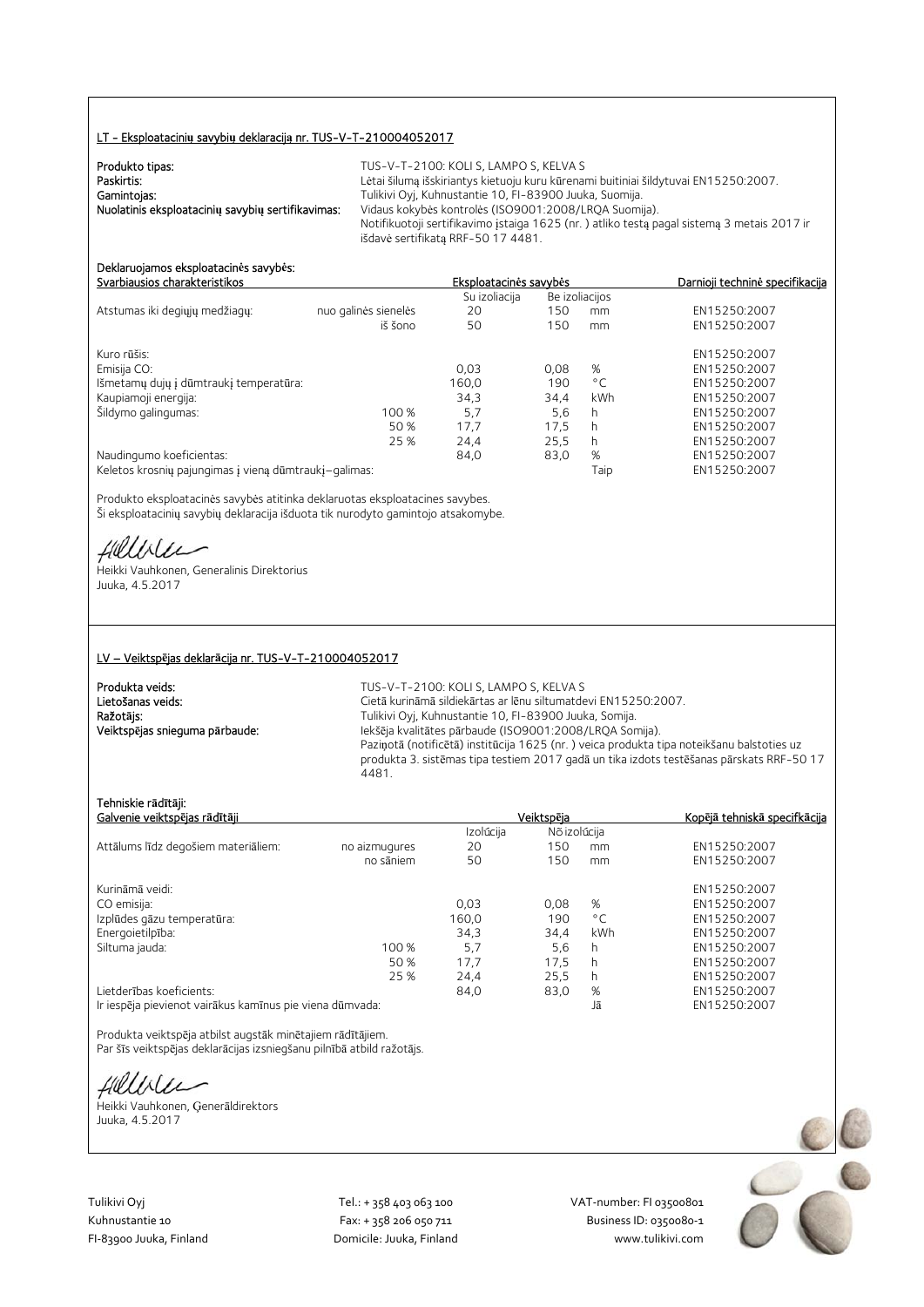# SI - Izjava o zmogljivosti nr. TUS-V-T-210004052017

| Tip proizvoda:                                    |  |
|---------------------------------------------------|--|
| Predvidena uporaba:                               |  |
| Proizvajalec:                                     |  |
| Potrdilo o nespremenljivosti lastnosti proizvoda: |  |
|                                                   |  |

TUS-V-T-2100: KOLI S, LAMPO S, KELVA S Naprave na trdna goriva, ki počasi oddajajo toploto EN15250:2007. rulikivi Oyj, Kuhnustantie 10, FI-83900 Juuka, Finska. Potrdilo o nespremenljivosti lastnosti proizvoda: Notranji nadzor kakovosti (ISO9001:2008/LRQA Finska). Pooblaščen laboratorij 1625 (nr. ) je na podlagi preizkušanja tipa po sistemu 3 v letu 2017 izvedel in izdal potrdilo o preizkusu RRF-50 17 4481.

96 EN15250:2007<br>Da EN15250:2007

| Izjava učinkovitosti<br>Bistvene značilnosti |            | <b>Učinkovitost</b> |              |              | Usklajena tehnična specifikacija |
|----------------------------------------------|------------|---------------------|--------------|--------------|----------------------------------|
|                                              |            | Izolacije           | Ni izolacije |              |                                  |
| Odmik od vnetljivih materialov:              | zadaj      | 20                  | 150          | mm           | EN15250:2007                     |
|                                              | ob straneh | 50                  | 150          | mm           | EN15250:2007                     |
| Vrsta goriva:                                |            |                     |              |              | EN15250:2007                     |
| Emisija CO:                                  |            | 0.03                | 0.08         | %            | EN15250:2007                     |
| Temperatura plinov:                          |            | 160,0               | 190          | $^{\circ}$ C | EN15250:2007                     |
| Akumulirana toplota:                         |            | 34,3                | 34,4         | kWh          | EN15250:2007                     |
| Oddana toplotna moč:                         | 100 %      | 5.7                 | 5,6          | h            | EN15250:2007                     |
|                                              | 50 %       | 17.7                | 17.5         | h            | EN15250:2007                     |
|                                              | 25 %       | 24.4                | 25,5         | h            | EN15250:2007                     |

25 % 24,4 25,5 h EN15250:2007<br>25,6 kind B4,0 83,0 % EN15250:2007 83,0 % Možen priklop več kaminov na skupno dimno cev:

Delovanje izdelka je v skladu z zgoraj navedenimi lastnostmi. Izjava o zmogljivosti je izdana na odgovornost proizvajalca.

fillble

Heikki Vauhkonen, Managing Director Juuka, 4.5.2017

#### SK - Deklarácia výkonu nr. TUS-V-T-210004052017

| Typ produktu:                 | TUS-V-T-2100: KOLI S. LAMPO S. KELVA S                                               |
|-------------------------------|--------------------------------------------------------------------------------------|
| Použitie:                     | Spotrebiče pomaly uvoľňujúce teplo spaľujúce tuhé palivo EN15250:2007.               |
| Výrobca:                      | Tulikivi Oyi, Kuhnustantie 10, FI-83900 Juuka, Fínsko.                               |
| Overenie stálosti vlastností: | Interná kontrola kvality (ISO9001:2008/LROA Fínsko).                                 |
|                               | Notifikované laboratórium 1625 (nr.) vykonalo určenie typu výrobku na základe skúšky |
|                               | typu podľa systému 3 v roku 2017 a vydalo skúšobnú správu RRF-50 17 4481.            |

# Deklarované vlastnosti:

| Základné vlastnosti                                          |        |           | Výkon        |              | Harmonizovaná technická špecifikácia |
|--------------------------------------------------------------|--------|-----------|--------------|--------------|--------------------------------------|
|                                                              |        | Izolované | Bez izolácie |              |                                      |
| Vzdialenosť od horľavých povrchov:                           | vzadu  | 20        | 150          | mm           | EN15250:2007                         |
|                                                              | z boku | 50        | 150          | mm           | EN15250:2007                         |
| Typy paliva:                                                 |        |           |              |              | EN15250:2007                         |
| CO emisie:                                                   |        | 0,03      | 0.08         | %            | EN15250:2007                         |
| Teplota spalín na výstupe:                                   |        | 160,0     | 190          | $^{\circ}$ C | EN15250:2007                         |
| Akumulovaná energia:                                         |        | 34.3      | 34.4         | kWh          | EN15250:2007                         |
| Dĺžka tepelného výkonu:                                      | 100 %  | 5.7       | 5,6          | h            | EN15250:2007                         |
|                                                              | 50 %   | 17,7      | 17,5         | h            | EN15250:2007                         |
|                                                              | 25 %   | 24,4      | 25,5         | h            | EN15250:2007                         |
| Účinnosť:                                                    |        | 84.0      | 83,0         | %            | EN15250:2007                         |
| Možnosť pripojenia viacerých spotrebičov na komínové teleso: |        |           |              | Ano          | EN15250:2007                         |

Vlastnosti produktu sú v súlade s vyššie uvedenými vlastnosťami. Toto vyhlásenie o vlastnostiach je vydané s výhradnou zodpovednosťou výrobcu.

fillblu

Heikki Vauhkonen, Generálny Riaditeľ Juuka, 4.5.2017

Tulikivi Oyj Tel.: + 358 403 063 100 VAT‐number: FI 03500801